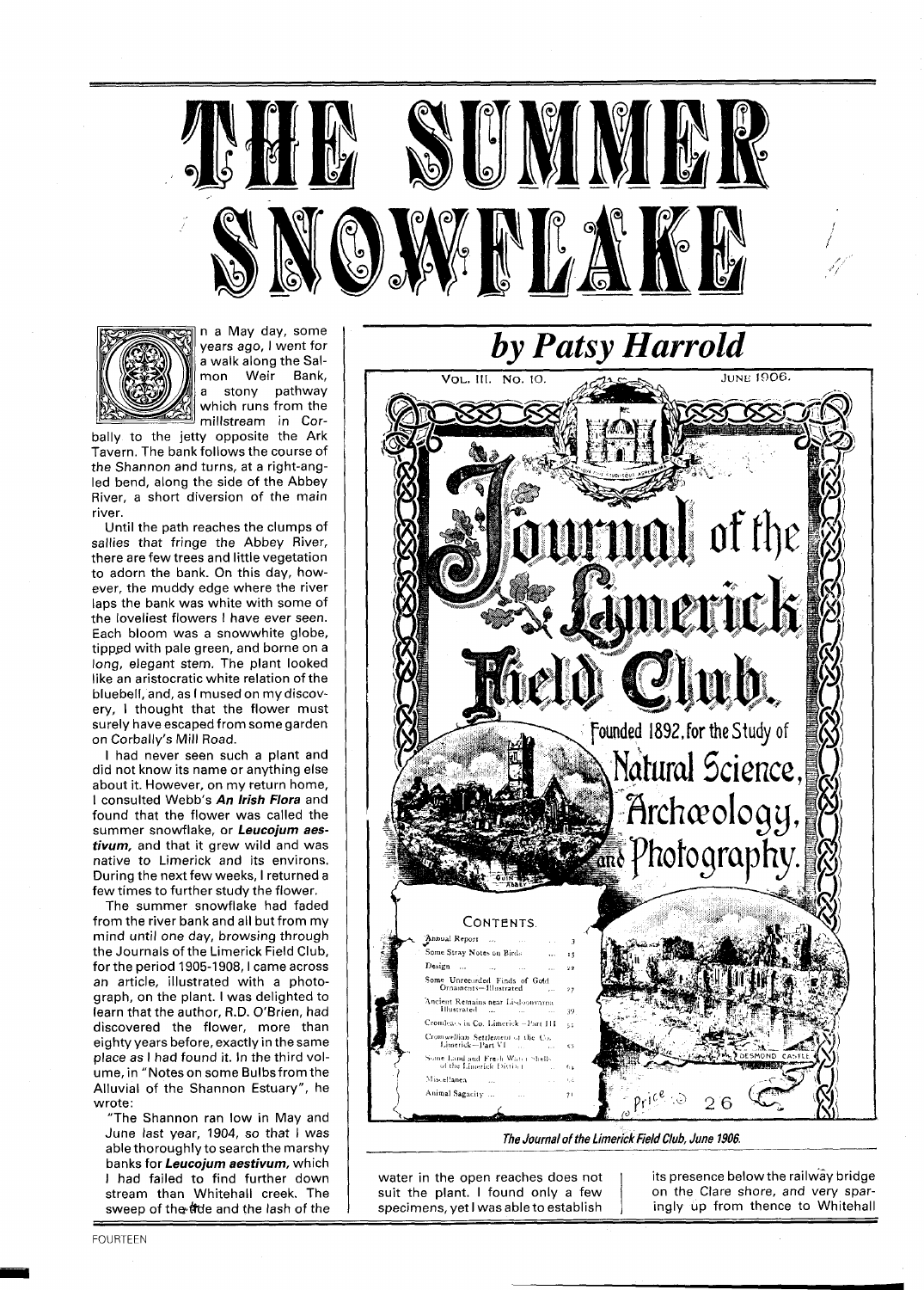

**The summer snowflake on the Salmon Weir Bank, May 1986.** 

creek. Since 1897 1 have seen it every Spring in the meadows and sallies of Parteen as far as the Lax Weir, and up Whitehall creek as far as the tide goes ... I found the plant, two orthree flowers only, on the Limerick shore above the railway bridge. In the reach below the bridge I could not find it, as I had hoped to do, but cattle were on the land."

In my own searches I found the summer snowflake growing in abundance, beside the Abbey River, almost as far as O'Dwyer's Bridge. The lowering of the Shannon and Abbey rivers, after the building of the Ardnacrusha Power Station, appears to have helped the spread of the plant. The flower thrives on the alluvial soil of the river bed, and, though salmon fishing and other aquatic activities suffered badly because of the effects of the Shannon Scheme on the river, it should also be said that at least one aspect of nature benefited, even if only a humble wildflower.

In R.D. O'Brien's time an argument developed among naturalists as to whether the summer snowflake was a native plant or introduced. Limerick botanists asserted that the flower was native and unique, but Robert Lloyd Praeger, the famous lrish botanist, writing in the *Irish Naturalist,* concluded that it was probably introduced.<br>
R.D. O'Brien took issue with him:<br>
"Mr. Praeger discusses the status of<br>
Leucojum in the *firish Naturalist*, cluded that it was probably introduced. R.D. O'Brien took issue with him:

"Mr. Praeger discugses the status of **Leucojum** in th\$ **"Irish Naturalist,** 

December 1900, page 286, and concludes that it was 'probably introduced.' I must dissent from this view -we have now five distinct localities for the bulb, all of a highly specialised character, for it seems almost a necessity of its existence as a wild plant that it should come within the wash of Spring tides, while, as may be gathered from its appearance, it is ill able to resist heavy streams and lapping waters. Its habitat is round among the quiet bushy creeks and lagoons at the verges of the tidal marshes - refuges that have been almost abolished by the embankment riverain landsand by ploughing the corcass-for corn. Is Mr. Praeger justified in saying that 'none of the stations mentioned are free from suspicion?' ... Let us hope we may do something this season to establish **Leucojum** as a native bulb."

Thus the debate continued on the origins of the summer snowflake. But the pages of the **Journal** of the Limerick Field Club were not confined to a consideration of just one flower and carried much information on the whole range of flora to be found in the city and its environs. Among these plants was another botanical rarity, the triangular clubrush, **Scirpus triqueter,** discovered growing between King's Island and Cratloe Creek by R.D. O'Brien.

In the same issue of the **Journal,** a visiting botanist, R.A. Phillips, gives a lively account of some of his rambles. He describes his visits to various parts of the city and county and concentrates particularly on the banks of the Shannon. He also pays tribute to the work of R.D. O'Brien and the members of the Field Club:

"Being located in Limerick during the Summer of 1904, I had in the course of a few afternoon and evening rambles, opportunities of botanizing in a district quite new to me, the flora of which, from the fact that it includes both the tidal and higher waters of the river Shannon and its limestone basin, presents a collection of aquatic and calcicole plants unsurpassed for interest in any other part of Ireland. During these rambles the river had most attractions, and I seldom strayed far from its banks, which I was able to explore fairly well both above and below the city, and also in the neighbourhood of Castleconnell and Doonass. The district has been well worked by members of the Limerick Field Club and others during recent years, and I was pleased to meet with many of the rarer plants already recorded in **lrish Topographical Botany** and elsewhere, as well as several species and varities not yet recorded ... One of the most interesting areas in the whole district is that comprised within a radius of about two miles from the centre of the city, and there may be found a large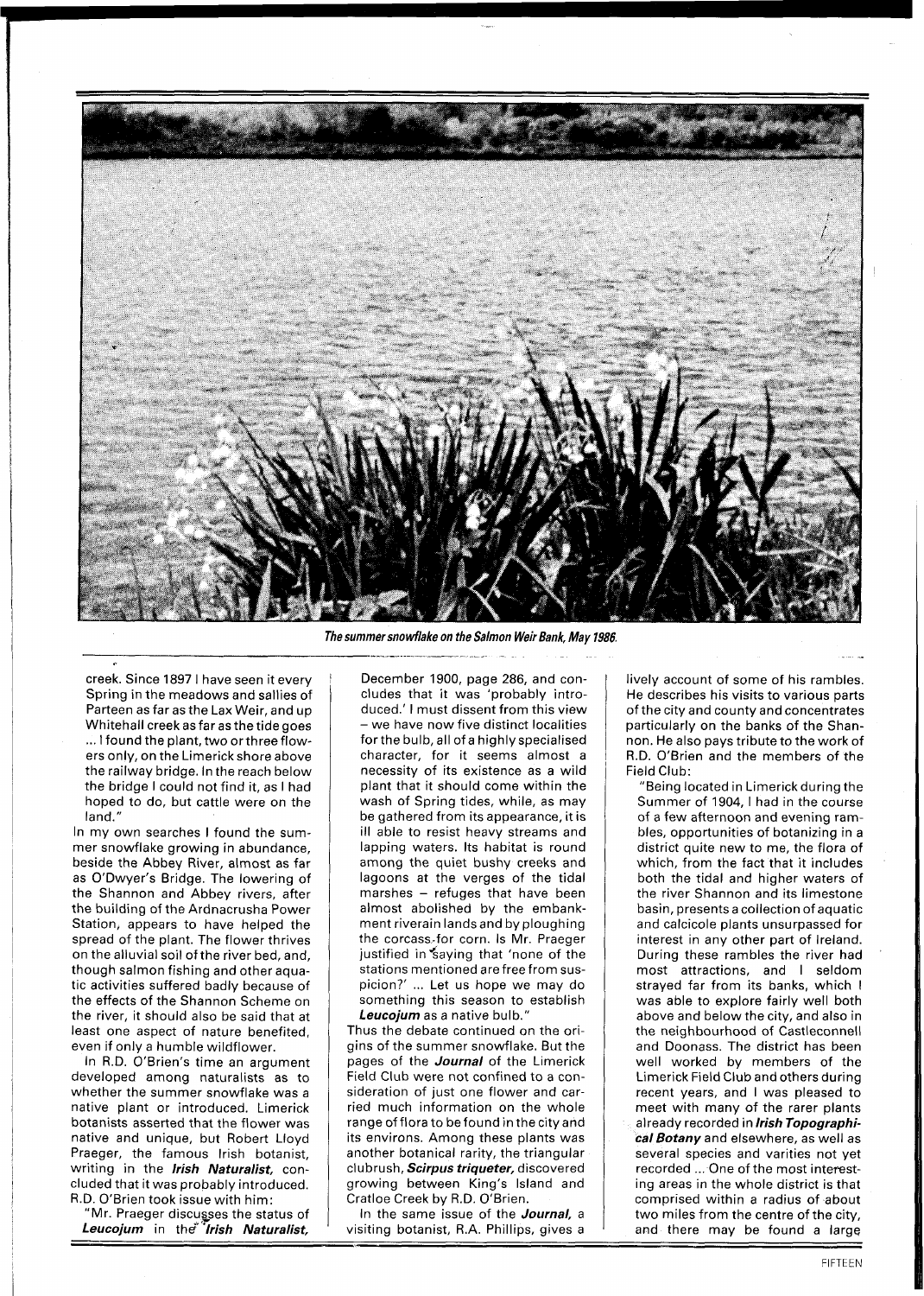number of the most characteristic Limerick plants. Of these I can here notice only a few of the more remarkable, chief among these being the Triangular Clubrush, **Scirpus triqueter,** discovered by Mr. R.D. O'Brien in 1900, but found nowhere else in Ireland ... it grows for miles along the Shannon from King's Island to Cratloe Creek, forming the outer fringe of vegetation along the muddy-banks."

R.A. Phillips goes on to list some of the other rare plants to be found in and around the city and its waterways and gives pride of place to R.D. O'Brien's discovery of the summer snowflake. He also praises the photograph of the flower, taken by another local botanist, Dr. George Fogerty:

"In similar situations, though higher up, the typical form of the English Scu rry-g rass, **Cochlearia anglicia,** as well as its variety **C. Hortii,** whitens with its flowers the river edges, and with it grows the Creeping Yellow Water-cress, **Nasturtium sylvestre,**  elsewhere found only sparingly on the banks of a few rivers in south-east Ireland. The Great River Sedge, **Carex riparia** is, I believe, nowhere else in Ireland so abundant as along the Shannon marshes, where its seagreen foliage and brown flowerheads form quite a feature on the landscape. Another plant more plentiful here than elsewhere, is the Crow Garlic, **Allium vineale,** which in other places usually occurs very sparingly, but about Limerick both north and south of the city covers many acres of the meadow land on both sides ofthe river, quite taking the place of grass during the first three months of the year. But the loveliest denizen of our tidal marshes is the Summer Snowflake, **Leucojum aestivum,**  another of Mr. O'Brien's discoveries, which is frequent and sometimes abundant by the banks and in the creeks and estuaries along the Shannon and some of its tributaries, its green-tipped snow-white flowers showing to perfection during the month of May as illustrated by the beautiful photograph taken by Dr. George Fogerty near the mouth of the Ballinacurra creek. The Flowering Rush, **Butomus umbellatus,** is another very beautiful tenant of watery places, its umbels of rose-red blossoms springing from ditches and drains, particularly in the neighbour-

hood of King's Island and Corbally." He continues his explorations along the river bank as far as Plassey. The Park canal, linking the Shannon and Abbey rivers, and the ditches beside the canal proved to be a rich source of wild plants. And the lush watermeadows of the Shannon Fields yielded a plentiful growth of meadow barley and some rare hybrid grass:

"Everywhere along the river sides

the handsome Yellow Loose-strife,

**Lysimachia vulgaris** is to be seen in July, and higher up, towards Plassey, the Broad-leafed Water Parsnip, **Sium latifolium,** so rare elsewhere in Ireland, occurs occasionally. Among other plants, less conspicuous though not less interesting to be found in the city district, may be mentioned - in the river the Pondweeds, **Potamogeton densus, P. lucens, P. heterophyllus,** and **P. perfoliatus,**  and in the canal, which, with the ditches near it, possesses quite a distinct group of its own, the Water Crowfoots, **Ranunculus circinatus,**  and **R. trichophyllus;** the Arrowhead, Sagittaria Sagittifolia; the Least Spike-rush, *Eleocharus acicularis;*  of the city a few words must be said about its alien flora which in certain spots is exceedingly rich and consists of species some of which, like the Wallflower that in May brightens our old walls and ruins, are well established and likely to remain permanent members of the flora; while others are merely casuals, such being the numerous annuals, apparently from all ends of the earth, that appear for a season or two in disused quarries and waste ground where the city rubbish and ballast are deposited, making these places look more like gay botanic gardens than the dumping ground for refuse that they are. Among the most interesting of

ģ, S Ì

À

ី 1



**The window of R. D. O'Brien's estate agent's office, 74 O'Connell Street, Limerick.** 

**Tolypella glomerata** and the four Duckweed, **Lemna minor, L. trisulca, L. polyrrhiza** and **L. gibbra,** the last two being very rare in Ireland. In the Shannon fields just beyond the canal the rare hybrid grass, **Festuca loliacea,** grows with its parents **F. pratensis** and **Yolium perenne,** and the Meadow Barley, **Hordeum secalinum** is plentiful. On the river bank to the north of the city two rare plants hitherto found only in the north of Ireland may be seen, they are **Polygonum mite** and **Carex aquatilis var virescens.** "

He also visited some unusual places in the city in search of further discoveries. He describes a trip to a quarry in Carey's Road and the floral wonders he found growing in abundance there. But let R.A. Phillips tell his own story of the teeming plant life he found on old walls, ruins, rubbish dumps and a quarry in the heart of the city:

"Before leaving the neighbourhood

these aliens may be mentioned<br>**Lepidium latifolium**, found *latifolium*, found elsewhere only in Co. Cork, and an Aster whose identity I have not yet been able to discover which is well established in some places by the river near Lansdowne. The following casuals in addition to those recorded by other botanists were found by me in the Carey's Road quarry - **Clarkia concinna** and **Silia capitata,** natives of California; **Bromus unioloides**  from South America; **Matricaria occidentalis** from North America: the Chick Pea, **Cicer arietinum** of South Europe and Egypt; Malcolmia africa-<br>nus, Silene conica, Medicago Silene conica, Medicago apiculata, Carmelina sativa, Sisymbrium orientale, S. panonicum, Bromus secalinus, Anthemis arvensis, Carum carvi, Cynosurus echinatus, and others that I have, so far, been unable to get named. Space will not permit me to enumerate all the plants to be found in the surbur-